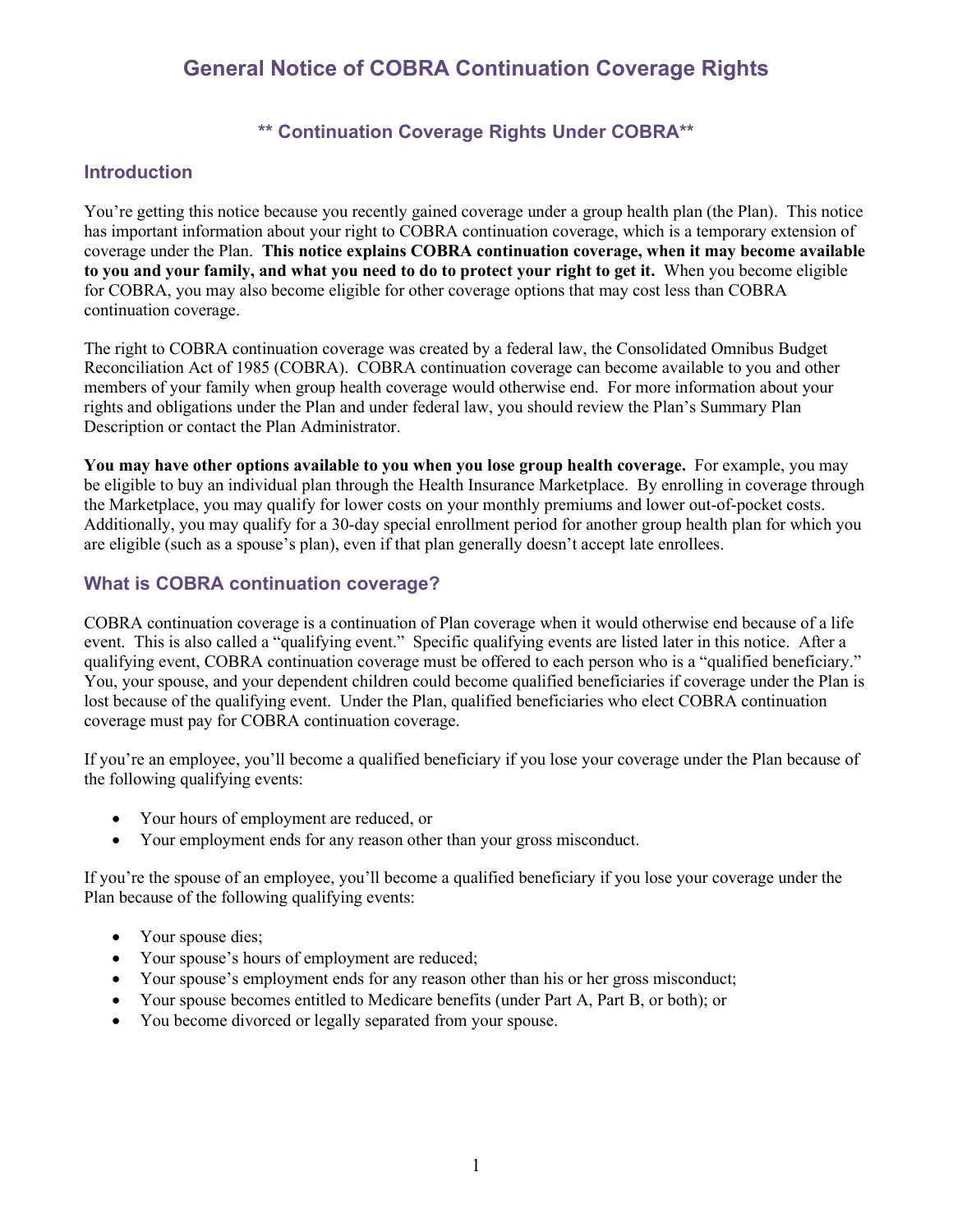Your dependent children will become qualified beneficiaries if they lose coverage under the Plan because of the following qualifying events:

- The parent-employee dies;
- The parent-employee's hours of employment are reduced;
- The parent-employee's employment ends for any reason other than his or her gross misconduct;
- The parent-employee becomes entitled to Medicare benefits (Part A, Part B, or both);
- The parents become divorced or legally separated; or
- The child stops being eligible for coverage under the Plan as a "dependent child."

### **When is COBRA continuation coverage available?**

The Plan will offer COBRA continuation coverage to qualified beneficiaries only after the Plan Administrator has been notified that a qualifying event has occurred. The employer must notify the Plan Administrator of the following qualifying events:

- The end of employment or reduction of hours of employment;
- Death of the employee; or
- The employee's becoming entitled to Medicare benefits (under Part A, Part B, or both).

**For all other qualifying events (divorce or legal separation of the employee and spouse or a dependent child's losing eligibility for coverage as a dependent child), you must notify the Plan Administrator within 60 days after the qualifying event occurs. You must provide this notice to: [***Enter name of appropriate party***].****[***Add description of any additional Plan procedures for this notice, including a description of any required information or documentation.***]**

## **How is COBRA continuation coverage provided?**

Once the Plan Administrator receives notice that a qualifying event has occurred, COBRA continuation coverage will be offered to each of the qualified beneficiaries. Each qualified beneficiary will have an independent right to elect COBRA continuation coverage. Covered employees may elect COBRA continuation coverage on behalf of their spouses, and parents may elect COBRA continuation coverage on behalf of their children.

COBRA continuation coverage is a temporary continuation of coverage that generally lasts for 18 months due to employment termination or reduction of hours of work. Certain qualifying events, or a second qualifying event during the initial period of coverage, may permit a beneficiary to receive a maximum of 36 months of coverage.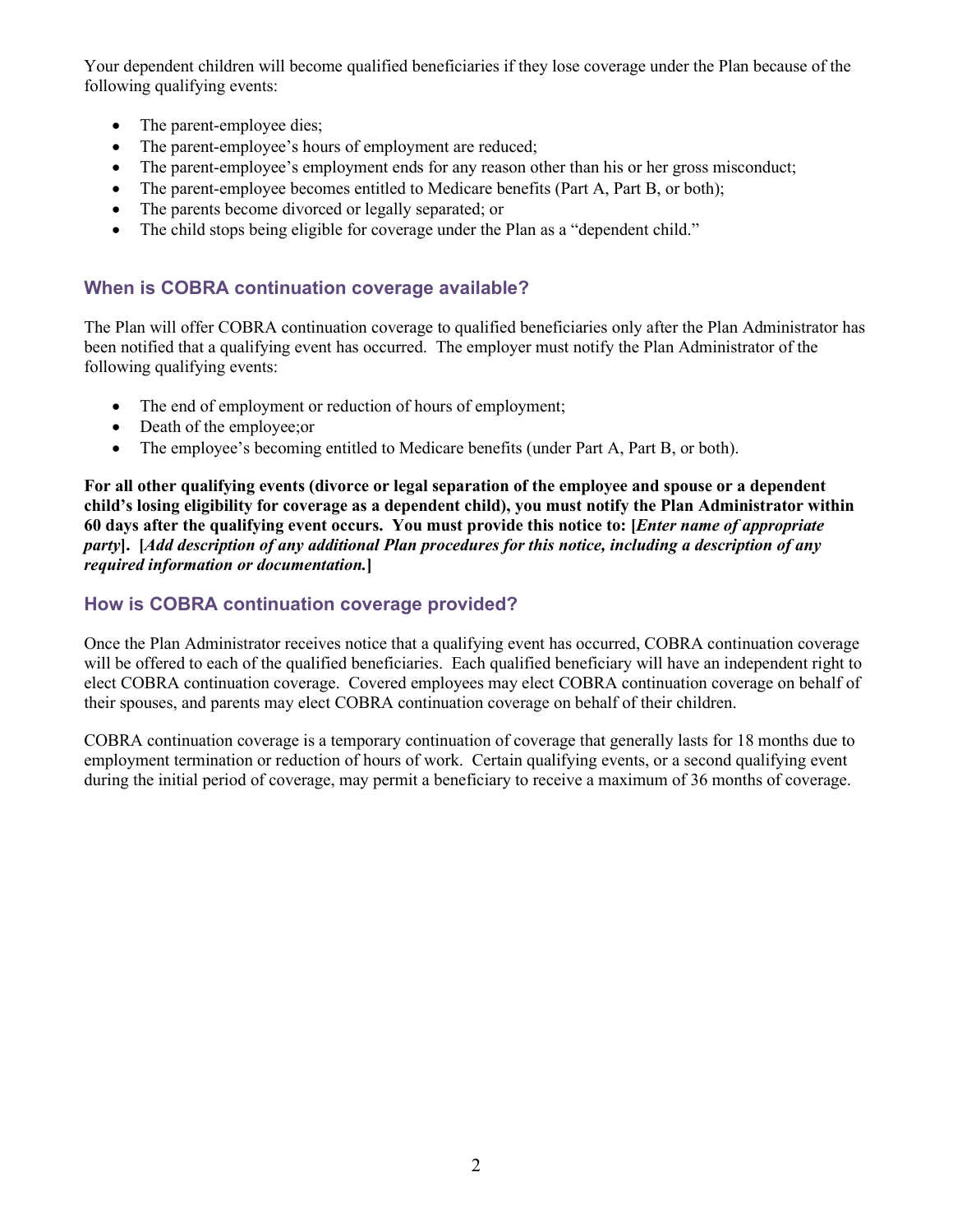There are also ways in which this 18-month period of COBRA continuation coverage can be extended:

### *Disability extension of 18-month period of COBRA continuation coverage*

If you or anyone in your family covered under the Plan is determined by Social Security to be disabled and you notify the Plan Administrator in a timely fashion, you and your entire family may be entitled to get up to an additional 11 months of COBRA continuation coverage, for a maximum of 29 months. The disability would have to have started at some time before the 60th day of COBRA continuation coverage and must last at least until the end of the 18-month period of COBRA continuation coverage. [*Add description of any additional Plan procedures for this notice, including a description of any required information or documentation, the name of the appropriate party to whom notice must be sent, and the time period for giving notice.*]

## *Second qualifying event extension of 18-month period of continuation coverage*

If your family experiences another qualifying event during the 18 months of COBRA continuation coverage, the spouse and dependent children in your family can get up to 18 additional months of COBRA continuation coverage, for a maximum of 36 months, if the Plan is properly notified about the second qualifying event. This extension may be available to the spouse and any dependent children getting COBRA continuation coverage if the employee or former employee dies; becomes entitled to Medicare benefits (under Part A, Part B, or both); gets divorced or legally separated; or if the dependent child stops being eligible under the Plan as a dependent child. This extension is only available if the second qualifying event would have caused the spouse or dependent child to lose coverage under the Plan had the first qualifying event not occurred.

## **Are there other coverage options besides COBRA Continuation Coverage?**

Yes. Instead of enrolling in COBRA continuation coverage, there may be other coverage options for you and your family through the Health Insurance Marketplace, Medicare, Medicaid[, Children's Health Insurance](https://www.healthcare.gov/are-my-children-eligible-for-chip)  [Program \(CHIP\),](https://www.healthcare.gov/are-my-children-eligible-for-chip) or other group health plan coverage options (such as a spouse's plan) through what is called a "special enrollment period." Some of these options may cost less than COBRA continuation coverage. You can learn more about many of these options at **[www.healthcare.gov](https://www.dol.gov/ebsa/www.healthcare.gov)**.

## **Can I enroll in Medicare instead of COBRA continuation coverage after my group health plan coverage ends?**

In general, if you don't enroll in Medicare Part A or B when you are first eligible because you are still employed, after the Medicare initial enrollment period, you have an 8-month special enrollment period<sup>[1](#page-2-0)</sup> to sign up for Medicare Part A or B, beginning on the earlier of

- The month after your employment ends; or
- The month after group health plan coverage based on current employment ends.

If you don't enroll in Medicare and elect COBRA continuation coverage instead, you may have to pay a Part B late enrollment penalty and you may have a gap in coverage if you decide you want Part B later. If you elect COBRA continuation coverage and later enroll in Medicare Part A or B before the COBRA continuation coverage ends, the Plan may terminate your continuation coverage. However, if Medicare Part A or B is effective on or before the date of the COBRA election, COBRA coverage may not be discontinued on account of Medicare entitlement, even if you enroll in the other part of Medicare after the date of the election of COBRA coverage.

If you are enrolled in both COBRA continuation coverage and Medicare, Medicare will generally pay first (primary payer) and COBRA continuation coverage will pay second. Certain plans may pay as if secondary to Medicare, even if you are not enrolled in Medicare.

For more information visit [https://www.medicare.gov/medicare-and-you.](https://www.medicare.gov/medicare-and-you)

<span id="page-2-0"></span><sup>1</sup> [https://www.medicare.gov/sign-up-change-plans/how-do-i-get-parts-a-b/part-a-part-b-sign-up-periods.](https://www.medicare.gov/sign-up-change-plans/how-do-i-get-parts-a-b/part-a-part-b-sign-up-periods)